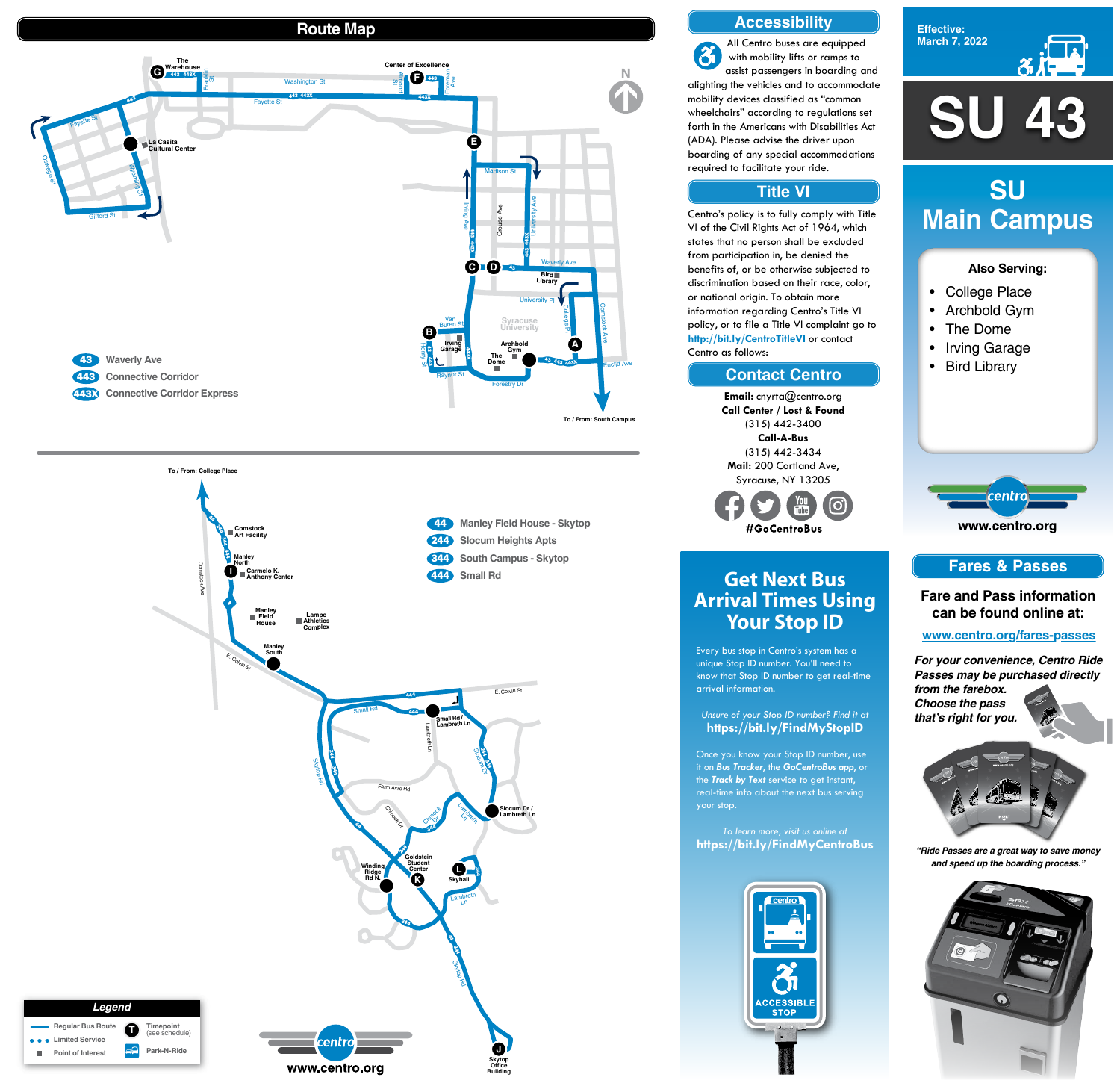|                        |                |                       |                | <b>South Campus</b>            |                |                      |                    |                                                             |                                                 |                                 | <b>College PI to West Campus</b> |                                               |                     |
|------------------------|----------------|-----------------------|----------------|--------------------------------|----------------|----------------------|--------------------|-------------------------------------------------------------|-------------------------------------------------|---------------------------------|----------------------------------|-----------------------------------------------|---------------------|
|                        |                |                       |                |                                |                |                      |                    |                                                             |                                                 |                                 |                                  |                                               |                     |
|                        |                |                       |                | <b>Soldstein Strash Center</b> |                |                      |                    | <b>Memp St, I<sub>gn</sub></b><br>(Sto 10 1734m Burem St, e | Ining A <sub>les / Uni<sub>terpr</sub>ing</sub> | I (Siavent Ave ) S. Crouse Ave. |                                  |                                               |                     |
|                        |                | Strop Office Building |                |                                |                | Stracture University |                    |                                                             |                                                 |                                 | Syracuse Stage / CRACes          | Cembror<br><sup>(Sign DorfScepter</sup> ence) |                     |
|                        |                |                       |                |                                |                |                      |                    |                                                             |                                                 |                                 |                                  |                                               | <b>The Warbouge</b> |
|                        |                |                       |                |                                |                |                      |                    |                                                             |                                                 |                                 |                                  |                                               |                     |
|                        |                |                       |                |                                |                |                      |                    |                                                             |                                                 |                                 |                                  |                                               |                     |
| Route                  |                | Strtain<br>Go to take |                | Mantey North                   |                | Continues as         |                    |                                                             |                                                 |                                 |                                  |                                               | Notes               |
|                        |                |                       |                |                                |                |                      |                    |                                                             |                                                 |                                 | F                                |                                               |                     |
| $\boxed{\blacksquare}$ |                |                       |                |                                | Δ              | $\blacksquare$       | B                  | C                                                           | D                                               | Ξ                               |                                  | G                                             |                     |
|                        |                |                       |                |                                |                | <b>MONDAY</b>        | <b>FRIDAY</b><br>I |                                                             |                                                 |                                 |                                  |                                               |                     |
| 344                    | ----           |                       | 7:05           | 7:18                           | 7:25           | 443                  | 7:29               | 7:30                                                        |                                                 | 7:34                            | 7:36                             | 7:45                                          |                     |
| 344                    | ----           | (7:21)                | 7:19           | 7:34                           | 7:41           | 43                   | 7:46               | 7:47                                                        | 7:49                                            | ----                            | ----                             | $---$                                         |                     |
| 344                    | ----           |                       | 7:37           | 7:50                           | 7:57           | 443                  | 8:01               | 8:02                                                        | $---$                                           | 8:06                            | 8:08                             | 8:17                                          |                     |
| 344                    | ----           | (7:53)                | 7:51           | 8:06                           | 8:13           | 43                   | 8:18               | 8:19                                                        | 8:21                                            | ----                            | ----                             | ----                                          |                     |
| 344                    | ----           | ----                  | 8:07           | 8:20                           | 8:27           | 443                  | 8:31               | 8:32                                                        | $---$                                           | 8:36                            | 8:38                             | 8:47                                          |                     |
| 344                    | ----           | $- - - -$             | 8:09           | 8:22                           | 8:29           | 443                  | 8:33               | 8:34                                                        | $---$                                           | 8:38                            | 8:40                             | 8:49                                          |                     |
| 344                    | $- - - -$      | (8:25)                | 8:23           | 8:38                           | 8:45           | 43                   | 8:50               | 8:51                                                        | 8:53                                            | ----                            | ----                             | ----                                          |                     |
| 344                    | ----           |                       | 8:41           | 8:54                           | 9:01           | 443                  | 9:05               | 9:06                                                        | ----                                            | 9:10                            | 9:12                             | 9:21                                          |                     |
| 244                    | ----           | ----                  | 9:00           | 9:11                           | 9:20           | 43                   | 9:25               | 9:26                                                        | 9:28                                            | ----                            | ----                             | ----                                          |                     |
| 44                     | 9:10           | 9:13                  | $---$          | 9:17                           | 9:25           | 43                   | 9:29               | 9:30                                                        | 9:32                                            | ----                            | ----                             | ----                                          |                     |
| 344                    | ----           | ----                  | 9:13           | 9:26                           | 9:33           | 443                  | 9:37               | 9:38                                                        | ----                                            | 9:42                            | 9:44                             | 9:53                                          |                     |
| 44                     | 9:23           | 9:26                  | $---$          | 9:30                           | 9:38           | 43                   | 9:42               | 9:43                                                        | 9:44                                            | ----                            | ----                             | ----                                          |                     |
| 344                    | $---$          | (9:29)                | 9:27           | 9:42                           | 9:49           | 43                   | 9:54               | 9:55                                                        | 9:57                                            | ----                            | ----                             | ----                                          |                     |
| 344                    | 9:40           |                       | 9:45           | 9:58                           | 10:05          | 443                  | 10:09              | 10:10                                                       | $---$                                           | 10:14                           | 10:16                            | 10:25                                         |                     |
| 344                    | ----           | (10:01)               | 9:59           | 10:14                          | 10:21          | 43                   | 10:26              | 10:27                                                       | 10:29                                           |                                 |                                  |                                               |                     |
| 344                    | ----           |                       | 10:17          | 10:30                          | 10:37          | 443                  | 10:41              | 10:42                                                       | $---$                                           | 10:46                           | 10:48                            | 10:57                                         |                     |
| 344                    | 10:28          | 10:30                 | 10:33<br>10:49 | 10:46<br>11:02                 | 10:53          | 43                   | 10:58              | 10:59                                                       | 11:01                                           | ----                            | ----                             | ----                                          |                     |
| 344                    | 10:44          | 10:46                 |                |                                | 11:09          | 443                  | 11:13              | 11:14                                                       | $\cdots$                                        | 11:18                           | 11:20                            | 11:29                                         |                     |
| 344<br>344             | 11:00<br>11:16 | 11:02<br>11:18        | 11:05<br>11:21 | 11:18<br>11:34                 | 11:25<br>11:41 | 43<br>443            | 11:30<br>11:45     | 11:31<br>11:46                                              | 11:33<br>$\cdots$                               | $\overline{a}$<br>11:50         | ----<br>11:52                    | ----<br>11:59                                 |                     |
| 344                    | 11:32          | 11:34                 | 11:37          | 11:50                          | 11:57          | 43                   | 12:02              | 12:03                                                       | 12:05                                           |                                 | ----                             |                                               |                     |
| 344                    | 11:40          | ----                  | 11:45          | 11:58                          | 12:05          | 443                  | 12:09              | 12:10                                                       | $\cdots$                                        | 12:14                           | 12:16                            | 12:25                                         |                     |
| 344                    | 11:48          | 11:50                 | 11:53          | 12:06                          | 12:13          | 443                  | 12:17              | 12:18                                                       |                                                 | 12:22                           | 12:24                            | 12:33                                         |                     |
| ----                   |                |                       |                | $\cdots$                       | 12:29          | 43                   | 12:34              | 12:35                                                       | 12:37                                           | ----                            |                                  | ----                                          |                     |
| 344                    | ----           |                       | ----           | ----                           | 12:40          | 443X                 |                    | 12:42                                                       | ----                                            | 12:44                           | $\cdots$                         | 12:55                                         | $\bullet$           |
| 344                    | 12:20          | 12:22                 | 12:25          | 12:38                          | 12:45          | 443                  | 12:49              | 12:50                                                       | $\cdots$                                        | 12:54                           | 12:56                            | 1:03                                          |                     |
| 344                    | 12:36          | 12:38                 | 12:41          | 12:54                          | 1:01           | 43                   | 1:06               | 1:07                                                        | 1:09                                            | $\cdots$                        | $\cdots$                         |                                               |                     |
| 344                    | 12:52          | 12:54                 | 12:57          | 1:10                           | 1:17           | 443                  | 1:21               | 1:22                                                        |                                                 | 1:26                            | 1:28                             | 1:37                                          |                     |
| 344                    | $\cdots$       | $\cdots$              | 1:13           | 1:26                           | 1:33           | 43                   | 1:38               | 1:39                                                        | 1:41                                            | $\cdots$                        | $\cdots$                         | $\cdots$                                      |                     |
| 344                    | 1:08           | 1:10                  | 1:15           | 1:28                           | 1:35           | 443                  | 1:39               | 1:40                                                        | $\cdots$                                        | 1:44                            | 1:46                             | 1:53                                          |                     |
| 344                    | 1:24           | 1:26                  | 1:29           | 1:42                           | 1:49           | 443                  | 1:53               | 1:54                                                        |                                                 | 1:58                            | 2:00                             | 2:09                                          |                     |
| 344                    | 1:40           | 1:42                  | 1:45           | 1:58                           | 2:05           | 43                   | 2:10               | 2:11                                                        | 2:13                                            | $\cdots$                        | $\cdots$                         |                                               |                     |
| 344                    | 1:56           | 1:58                  | 2:01           | 2:14                           | 2:21           | 443                  | 2:25               | 2:26                                                        | $\cdots$                                        | 2:30                            | 2:32                             | 2:41                                          |                     |
| 344                    | 2:12           | 2:14                  | 2:17           | 2:30                           | 2:37           | 43                   | 2:42               | 2:43                                                        | 2:45                                            |                                 | $\cdots$                         | $\cdots$                                      |                     |
| 344                    | 2:28           | 2:30                  | 2:33           | 2:46                           | 2:53           | 443                  | 2:57               | 2:58                                                        | ----                                            | 3:02                            | 3:04                             | 3:13                                          |                     |

This trip operates direct on Forestry Dr, right on Irving Ave, and left on Fayette St to the Warehouse. It does not go to Raynor St, Henry St, Van Buren St or the Center of Excellence.

 ---- **---- ---- ---- ---- 3:07** 43 **3:12 3:13 3:15 ---- ---- ---- 2:44 2:46 2:49 3:02 3:09** 43 **3:14 3:15 3:17 ---- ---- ---- 3:00 3:02 3:05 3:18 3:25** 443 **3:29 3:30 ---- 3:34 3:36 3:45 3:16 3:18 3:21 3:34 3:41** 43 **3:46 3:47 3:49 ---- ---- ----**  ---- **---- ---- ---- ---- 3:49** 43 **3:53 3:54 3:55 ---- ---- ---- 3:32 3:34 3:37 3:50 3:57** 443 **4:01 4:02 ---- 4:06 4:08 4:15 3:48 3:50 3:53 4:06 4:13** 43 **4:18 4:19 4:21 ---- ---- ---- 4:04 4:06 4:09 4:22 4:29** 443 **4:33 4:34 ---- 4:38 4:40 4:49 4:20 4:22 4:25 4:38 4:45** 43 **4:49 4:50 4:52 ---- ---- ----**  ---- **---- ---- ---- ---- 4:57** 43 **5:01 5:02 5:04 ---- ---- ---- 4:36 4:38 4:41 4:54 5:01** 443 **5:05 5:06 ---- 5:10 5:12 5:19** ---- **---- ---- ---- ---- 5:17** 43 **5:22 5:23 5:25 ---- ---- ---- 5:08 5:10 5:13 5:26 5:33** 443 **5:37 5:38 ---- 5:42 5:44 5:53 5:24 5:26 5:29 5:42 5:49** 43 **5:54 5:55 5:57 ---- ---- ---- 5:40 ---- 5:45 5:58 6:05** 443 **6:09 6:10 ---- 6:14 6:16 6:25 5:56 5:58 6:01 6:14 6:21** 43 **6:26 6:27 6:29 ---- ---- ---- 6:12 ---- 6:17 6:30 6:37** 443 **6:41 6:42 ---- 6:46 6:48 6:55 6:28 6:30 6:33 6:46 6:53** 43 **6:58 6:59 7:01 ---- ---- ---- 6:44 ---- 6:49 7:02 7:09** 443 **7:13 7:14 ---- 7:18 7:20 7:29 7:00 7:02 7:05 7:18 7:25** 43 **7:30 7:31 7:33 ---- ---- ----** 

### **NOTES**

PM times are in **Bold**.

|      |                          |                       |                          |                          | <b>WUNDAT – FRIDAT</b>   |       |                          |                          |                          |                                                                                                |                          |   |
|------|--------------------------|-----------------------|--------------------------|--------------------------|--------------------------|-------|--------------------------|--------------------------|--------------------------|------------------------------------------------------------------------------------------------|--------------------------|---|
| 43   | $\cdots$                 | ----                  | ----                     | 7:46                     | 7:49                     | 7:57  | 344                      | 8:00                     | ----                     | ----                                                                                           | 8:05                     |   |
| 443  | 7:50                     | 7:58                  | 8:00                     | $\overline{\phantom{a}}$ | ----                     | 8:10  | 344                      | 8:16                     | ----                     | (8:25)                                                                                         | 8:21                     |   |
| 43   | $\overline{\phantom{a}}$ | ----                  | ----                     | 8:18                     | 8:21                     | 8:29  | 344                      | 8:32                     | ----                     | $\overline{\phantom{a}}$                                                                       | 8:37                     |   |
| 443  | 8:22                     | 8:30                  | 8:32                     | $\overline{\phantom{a}}$ | $\overline{\phantom{a}}$ | 8:42  | 344                      | 8:48                     | ----                     | (9:00)                                                                                         | 8:53                     |   |
| 43   | ----                     | ----                  | $\overline{\phantom{a}}$ | 8:50                     | 8:53                     | 9:01  | 344                      | 9:04                     | ----                     | $\frac{1}{2} \left( \frac{1}{2} \right) \left( \frac{1}{2} \right) \left( \frac{1}{2} \right)$ | 9:09                     |   |
| 443  | 8:54                     | 9:02                  | 9:04                     | $\overline{\phantom{a}}$ | $\overline{\phantom{a}}$ | 9:14  | $---$                    | ----                     | $\overline{\phantom{a}}$ | $\overline{\phantom{a}}$                                                                       | $---$                    |   |
| 43   | $\qquad \qquad - - -$    | $\qquad \qquad - - -$ | ----                     | 9:25                     | 9:28                     | 9:33  | 344                      | 9:36                     | 9:40                     | $\frac{1}{2} \left( \frac{1}{2} \right) \left( \frac{1}{2} \right) \left( \frac{1}{2} \right)$ | 9:45                     |   |
| 43   | $\overline{\phantom{a}}$ | ----                  | $\overline{\phantom{a}}$ | 9:29                     | 9:32                     | 9:37  | $---$                    | $\overline{\phantom{a}}$ | $\cdots$                 | ----                                                                                           | $\overline{\phantom{a}}$ |   |
| 443  | 9:26                     | 9:34                  | 9:36                     | $\overline{\phantom{a}}$ | $\overline{\phantom{a}}$ | 9:46  | 344                      | 9:52                     | $\cdots$                 | (10:01)                                                                                        | 9:57                     |   |
| 43   | $\overline{\phantom{a}}$ | ----                  | $\overline{\phantom{a}}$ | 9:42                     | 9:44                     | 9:48  | $\overline{\phantom{a}}$ | ----                     | $\overline{\phantom{a}}$ | $\overline{\phantom{a}}$                                                                       | ----                     |   |
| 43   | $\frac{1}{2}$            | ----                  | $\overline{a}$           | 9:54                     | 9:57                     | 10:05 | 344                      | 10:08                    | $\overline{a}$           | $\cdots$                                                                                       | 10:13                    |   |
| 443  | 9:58                     | 10:06                 | 10:08                    | $\overline{\phantom{a}}$ | $\cdots$                 | 10:18 | 344                      | 10:24                    | 10:36                    | $\overline{\phantom{a}}$                                                                       | 10:41                    |   |
| 43   | ----                     | ----                  | $\overline{\phantom{a}}$ | 10:26                    | 10:29                    | 10:34 | ----                     | ----                     | ----                     | $---$                                                                                          | $\cdots$                 |   |
| 443  | 10:30                    | 10:38                 | 10:40                    | $\hspace{0.05cm}---$     | $\overline{\phantom{a}}$ | 10:50 | 344                      | 10:56                    | 11:08                    | $\overline{a}$                                                                                 | 11:13                    |   |
| 43   | $\cdots$                 | $\qquad \qquad - - -$ | ----                     | 10:58                    | 11:01                    | 11:09 | 344                      | 11:12                    | 11:24                    | ----                                                                                           | 11:29                    |   |
| 443  | 11:02                    | 11:10                 | 11:12                    | $\cdots$                 | $\cdots$                 | 11:22 | 344                      | 11:28                    | 11:40                    |                                                                                                | 11:45                    |   |
| 43   |                          |                       |                          |                          |                          |       |                          |                          |                          | ----                                                                                           |                          |   |
|      | ----                     | ----                  | $\overline{\phantom{a}}$ | 11:30                    | 11:33                    | 11:41 | 344                      | 11:44                    | 11:56                    | ----                                                                                           | 12:01                    |   |
| 443  | 11:34                    | 11:42                 | 11:44                    | $\cdots$                 | $\cdots$                 | 11:54 | 344                      | 12:00                    | 12:12                    | ----                                                                                           | 12:17                    |   |
| 43   | ----                     | ----                  | ----                     | 12:02                    | 12:05                    | 12:13 | 344                      | 12:16                    | 12:28                    | ----                                                                                           | 12:33                    |   |
| 443  | 12:06                    | 12:14                 | 12:16                    | ----                     | ----                     | 12:26 | 344                      | 12:32                    | 12:44                    | ----                                                                                           | 12:49                    |   |
| 43   |                          | ----                  |                          | 12:34                    | 12:37                    | 12:45 | 344                      | 12:48                    | 1:00                     | ----                                                                                           | 1:05                     |   |
| 443  | 12:38                    | 12:46                 | 12:48                    | $\cdots$                 | ----                     | 12:58 | 344                      | 1:04                     | 1:16                     | ----                                                                                           | 1:21                     |   |
| 43   | ----                     | $\cdots$              | ----                     | 1:06                     | 1:09                     | 1:14  | $\qquad \qquad - - -$    | $\cdots$                 | $\cdots$                 | $\cdots$                                                                                       | ----                     |   |
| 443X | 1:05                     |                       | 1:11                     | $\cdots$                 | $\cdots$                 | 1:20  | $\overline{\phantom{a}}$ | $\cdots$                 |                          | $\cdots$                                                                                       |                          | 2 |
| 443  | 1:10                     | 1:18                  | 1:20                     | $\cdots$                 | ----                     | 1:30  | 344                      | 1:36                     | 1:48                     | ----                                                                                           | 1:53                     |   |
| 43   | $\cdots$                 |                       | ----                     | 1:38                     | 1:41                     | 1:49  | 344                      | 1:52                     | 2:04                     |                                                                                                | 2:09                     |   |
| 443  | 1:42                     | 1:50                  | 1:52                     | ----                     | ----                     | 2:02  | 344                      | 2:08                     | 2:20                     | ----                                                                                           | 2:25                     |   |
| 43   | ----                     | ----                  | ----                     | 2:10                     | 2:13                     | 2:21  | 344                      | 2:24                     | 2:36                     |                                                                                                | 2:41                     |   |
| 443  | 2:14                     | 2:22                  | 2:24                     | $\cdots$                 |                          | 2:34  | 344                      | 2:40                     | 2:52                     | ----                                                                                           | 2:57                     |   |
| 43   | $\cdots$                 | ----                  | $\cdots$                 | 2:42                     | 2:45                     | 2:53  | 344                      | 2:56                     | 3:08                     | ----                                                                                           | 3:13                     |   |
| 443  | 2:46                     | 2:54                  | 2:56                     | $\cdots$                 | $\cdots$                 | 3:06  | 344                      | 3:12                     | 3:24                     | ----                                                                                           | 3:29                     |   |
| 43   |                          | $\cdots$              | $\frac{1}{2}$            | 3:12                     | 3:15                     | 3:20  | $\overline{a}$           | $\cdots$                 |                          | ----                                                                                           | ----                     |   |
| 43   |                          |                       |                          | 3:14                     | 3:17                     | 3:25  | 344                      | 3:28                     | 3:40                     |                                                                                                | 3:45                     |   |
| 443  | 3:18                     | 3:26                  | 3:28                     | $\cdots$                 | $\cdots$                 | 3:38  | 344                      | 3:44                     | 3:56                     | ----                                                                                           | 4:01                     |   |
| 43   |                          | ----                  | ----                     | 3:46                     | 3:49                     | 3:57  | 344                      | 4:00                     | 4:12                     | ----                                                                                           | 4:17                     |   |
| 43   | $\cdots$                 | ----                  | $\cdots$                 | 3:53                     | 3:55                     | 3:59  | 44                       | 4:02                     | 4:08                     | 4:11                                                                                           | $\cdots$                 |   |
| 443  | 3:50                     | 3:58                  | 4:00                     | $\cdots$                 | $\cdots$                 | 4:10  | 344                      | 4:16                     | 4:28                     |                                                                                                | 4:33                     |   |
| 43   | $\cdots$                 | $\cdots$              |                          | 4:18                     | 4:21                     | 4:29  | 344                      | 4:32                     | 4:44                     |                                                                                                | 4:49                     |   |
| 443  | 4:22                     | 4:30                  | 4:32                     | ----                     | $\cdots$                 | 4:42  | 344                      | 4:48                     | 5:00                     | ----                                                                                           | 5:05                     |   |
| 43   |                          |                       |                          | 4:49                     | 4:52                     | 4:57  | $\overline{\phantom{a}}$ | $\cdots$                 | $\ddotsc$                | ----                                                                                           | ----                     |   |
| 43   | $\cdots$                 | ----                  | $\cdots$                 | 5:01                     | 5:04                     | 5:10  | 44                       | 5:13                     | 5:19                     | ----                                                                                           | ----                     |   |
| 443  | 4:54                     | 5:02                  | 5:04                     | $\cdots$                 | $\cdots$                 | 5:14  | 344                      | 5:20                     | 5:32                     | ----                                                                                           | 5:37                     |   |
| 43   | ----                     | ----                  |                          | 5:22                     | 5:25                     | 5:33  | 344                      | 5:36                     | 5:48                     |                                                                                                | 5:53                     |   |
| 443X | 5:30                     | ----                  | 5:36                     | $\cdots$                 | $\cdots$                 | 5:45  | $\overline{\phantom{a}}$ | $\cdots$                 | ----                     | ----                                                                                           | $\cdots$                 | 2 |
| 443  | 5:26                     | 5:34                  | 5:36                     | $\cdots$                 | $\cdots$                 | 5:46  | 344                      | 5:52                     | 6:04                     |                                                                                                | 6:09                     |   |
| 43   |                          | ----                  | ----                     | 5:54                     | 5:57                     | 6:05  | 344                      | 6:08                     | 6:20                     |                                                                                                | 6:25                     |   |
| 443  | 5:58                     | 6:06                  | 6:08                     | ----                     | ----                     | 6:18  | 344                      | 6:24                     | 6:36                     | ----                                                                                           | 6:41                     |   |
| 43   | ----                     | ----                  | ----                     | 6:26                     | 6:29                     | 6:37  | 344                      | 6:40                     | 6:52                     | ----                                                                                           | 6:57                     |   |
| 443  | 6:27                     | 6:35                  | 6:37                     | $\cdots$                 | $\cdots$                 | 6:47  | 344                      | 6:53                     | 7:05                     |                                                                                                | 7:10                     |   |
| 43   |                          | ----                  |                          |                          |                          | 7:09  | 344                      | 7:12                     |                          |                                                                                                |                          |   |
| 443  | ----<br>7:00             |                       | $\cdots$                 | 6:58                     | 7:01                     |       | 344                      | 7:28                     | 7:24                     |                                                                                                | 7:29                     |   |
| 43   |                          | 7:08<br>              | 7:10<br>                 | $\cdots$<br>7:30         | <br>7:33                 | 7:20  | 344                      | 7:43                     | 7:40<br>7:55             | ----                                                                                           | 7:45                     |   |
|      |                          |                       |                          |                          |                          | 7:40  |                          |                          |                          |                                                                                                | 8:00                     |   |
|      |                          |                       |                          |                          |                          |       |                          |                          |                          |                                                                                                |                          |   |





## **South Campus**

### **NOTES**

8 This trip operates direct on Fayette St to Irving Ave. It does not go to the Center of Excellence.

PM times are in **Bold**.